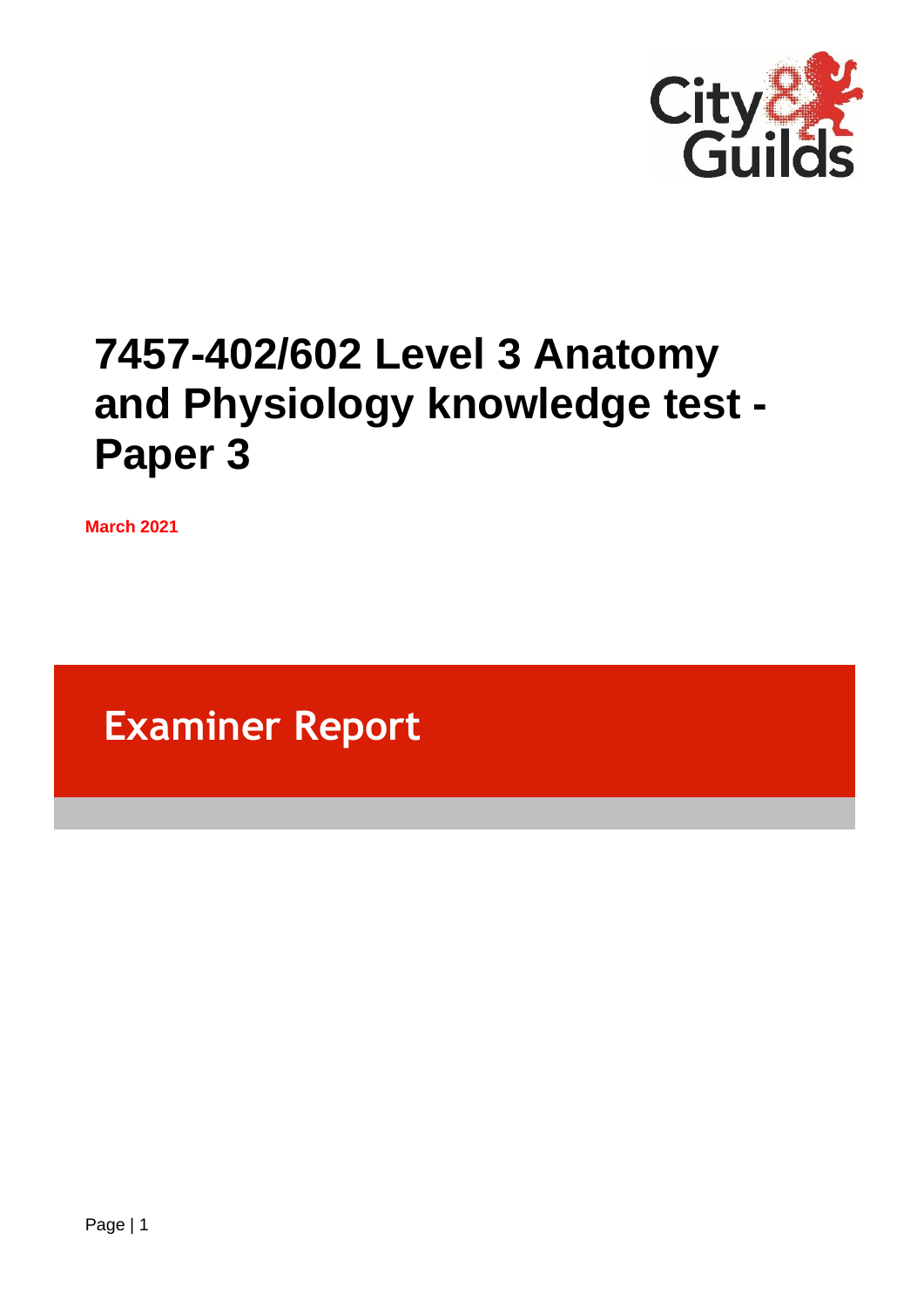# **Contents**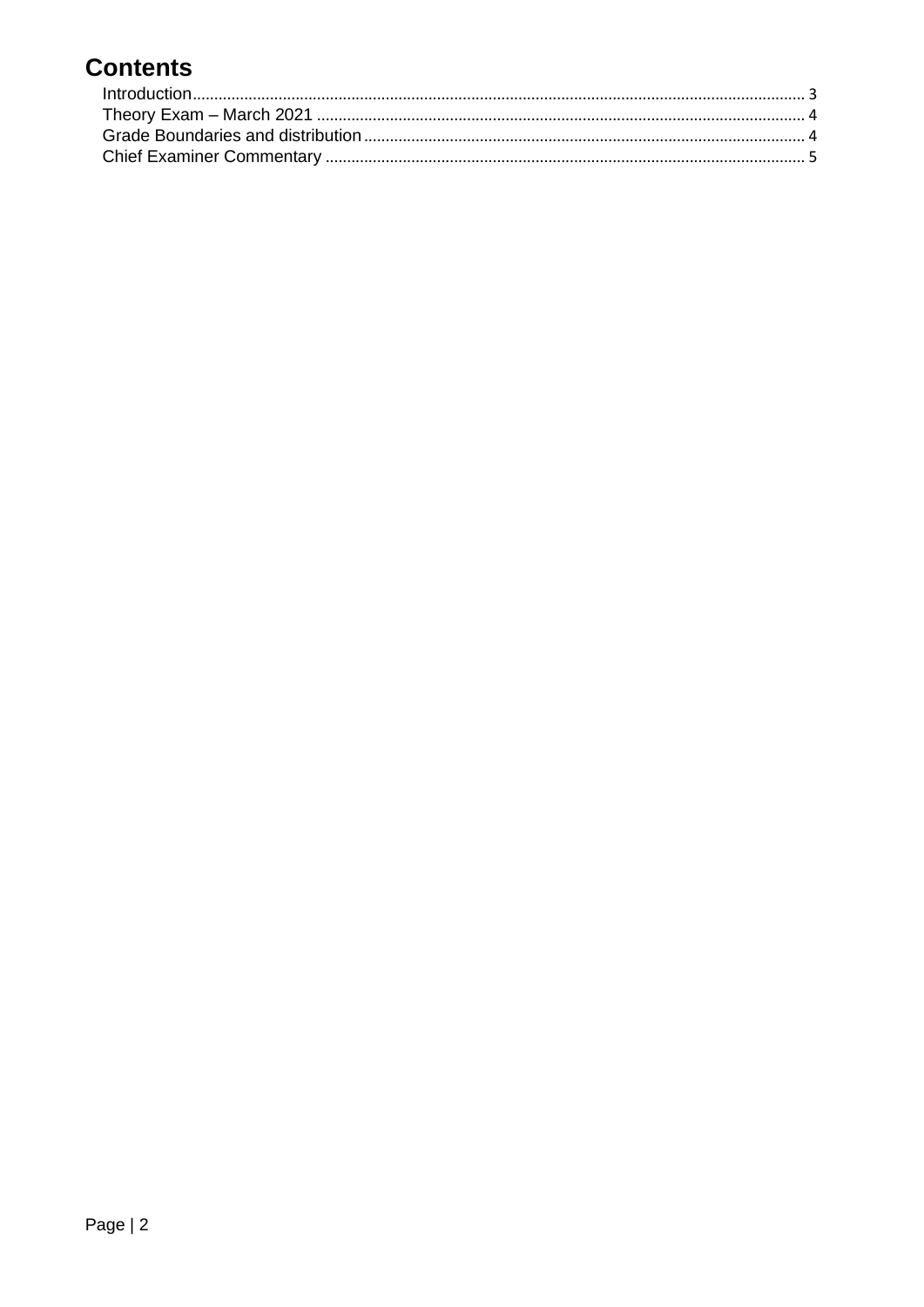### <span id="page-2-0"></span>**Introduction**

This document has been prepared by the Chief Examiner, it is designed to be used as a feedback tool for centres to use in order to enhance teaching and preparation for assessment. It is advised that this document be referred to when preparing to teach and then again when candidates are preparing to sit examinations.

This report provides general commentary on candidate performance and highlights common themes in relation to the technical aspects explored within the assessment, giving areas of strengths and weakness demonstrated by the cohort of candidates who sat the **March 2021** examination series. It will explain aspects which caused difficulty and potentially why the difficulties arose, whether it was caused by a lack of knowledge, incorrect examination technique or responses that failed to demonstrate the required depth of understanding.

The document provides commentary on the following assessment: **7457-402/602 Level 3 Anatomy and Physiology Knowledge test Paper 3.**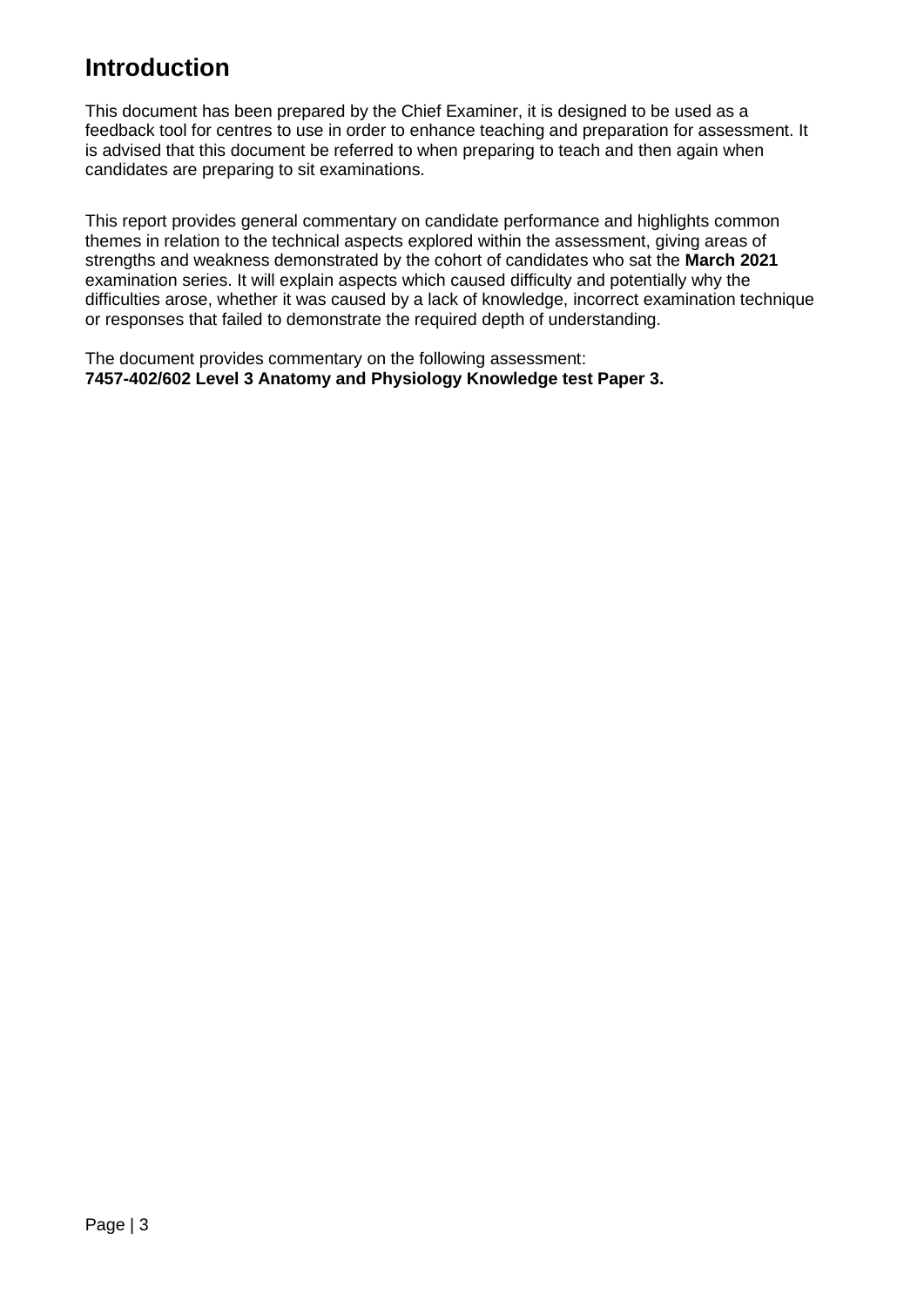## <span id="page-3-0"></span>**Theory Exam – March 2021**

### <span id="page-3-1"></span>**Grade Boundaries and distribution**

Assessment: **7457-402/602** Series: **March 2021**

Below identifies the final grade boundaries for this assessment, as agreed by the awarding panel and the pass rate for this series:

| <b>Total marks available</b> | 60  |
|------------------------------|-----|
| Pass mark                    | つつ  |
| Pass rate                    | 64% |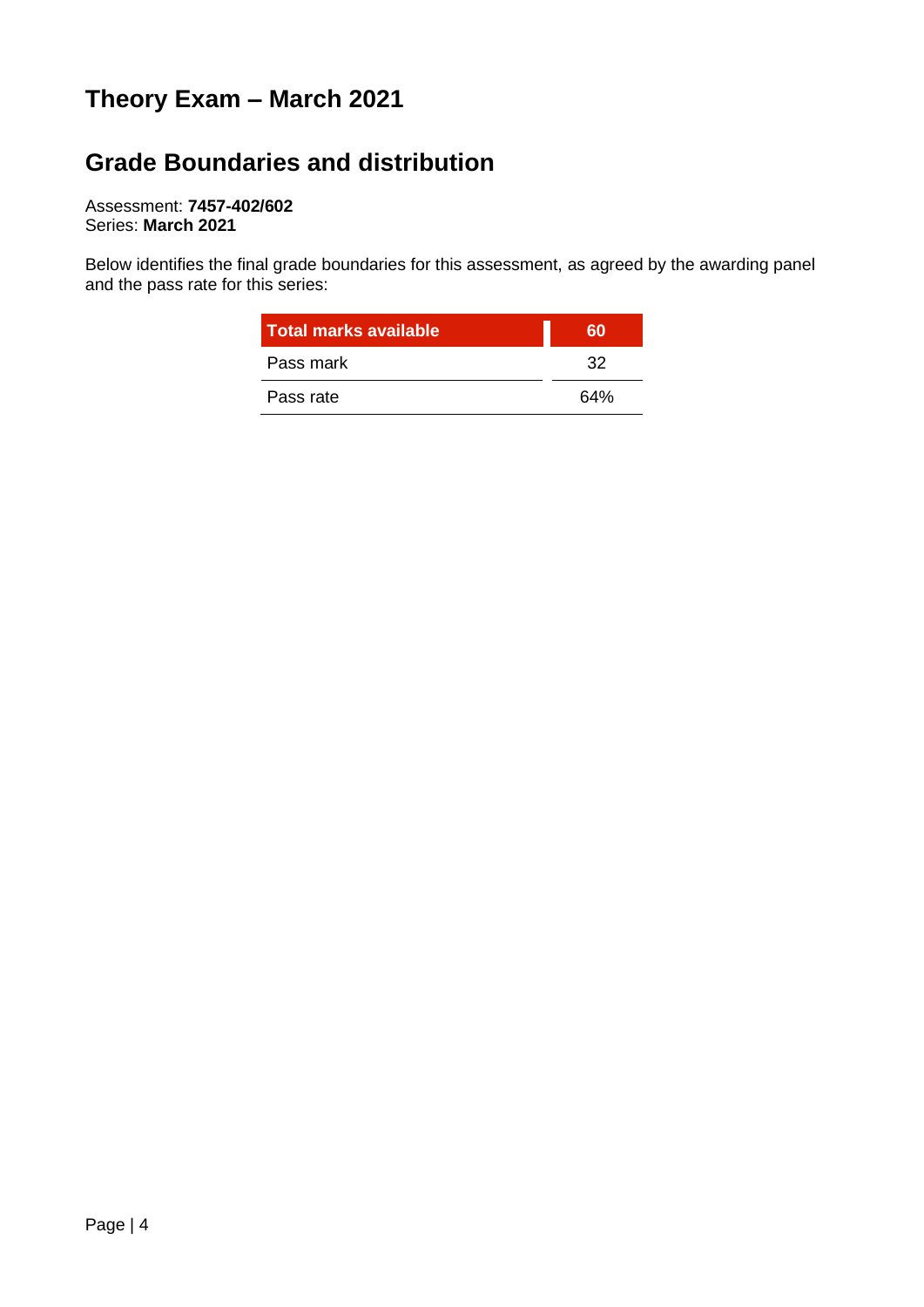### <span id="page-4-0"></span>**Chief Examiner Commentary**

#### **General Comments on Candidate Performance**

#### **Assessment component: 7457-402/602**

#### **Series: March 2021**

Generally, most candidates answered the recall questions clearly giving one/two-word answers relating to the content and demonstrating a decent breadth of knowledge. However, when the question required more knowledge to be demonstrated there was a missed opportunity to gain more marks by giving generic answers or one-word answers. The stretching questions in this series largely relied upon descriptions or explanations being required to demonstrate depth of knowledge, therefore one and two-word answers were insufficient.

As with previous series, the candidates gave a wide range of responses ranging from poor to excellent with a stronger performance being demonstrated where a recall of facts were required especially on the straightforward anatomy questions. The questions which required descriptions or explanations to demonstrate an understanding of topics were as with previous series where candidates lost the most marks. Some candidates were offering facts or a brief statement instead of a sufficient explanation for an answer, this was in some instances linked with the focus of the question being incorrectly addressed. The least effective answers were seen in the questions that asked to describe a function of something where neither a description nor a function was supplied.

#### **Learning outcome 1**

This outcome focuses on anatomical and physiological terminology. The strengths came with the definition of the directional terms and the weaknesses came with the definition of the term median plane. This was question requiring recall of knowledge and therefore did not require a demonstration in understanding, however the poor definition of the median plane did demonstrate a poor understanding of this directional term.

#### **Learning outcome 2**

This outcome focuses on anatomical landmarks. Questions were attempted effectively with the strengths being demonstrated with their ability to recall anatomical boundaries to the thoracic cavity. The weakness came from an inability to recall more than one correct palpable artery in the hind limb. This was either an inability to recall a specific artery other than the femoral or a miss reading of the question to give an answer of a palpable artery but not necessarily noting that it was specific to the hind limb.

#### **Learning outcome 3**

This outcome focuses on the normal form and function of the body systems and as it contains the most subject topics the majority of the marks were to be gained in this outcome. The questions were mostly all attempted with variable degrees of effectiveness. Strengths were demonstrated when asked to state the functions of skin and the attempt on stating the differences between internal and external respiration were more successful than when a similar question was attempted in a previous series as was the description of the functions of various vessels of the heart. The weaknesses were demonstrated when asked to demonstrate the function of the three muscle types where a description of the muscle rather than function was largely given and the description of the function of the two parts of the brain given was very poorly executed, where neither a description was given nor a function. This unit had a mix of recall of knowledge questions and understanding questions. The understanding questions largely